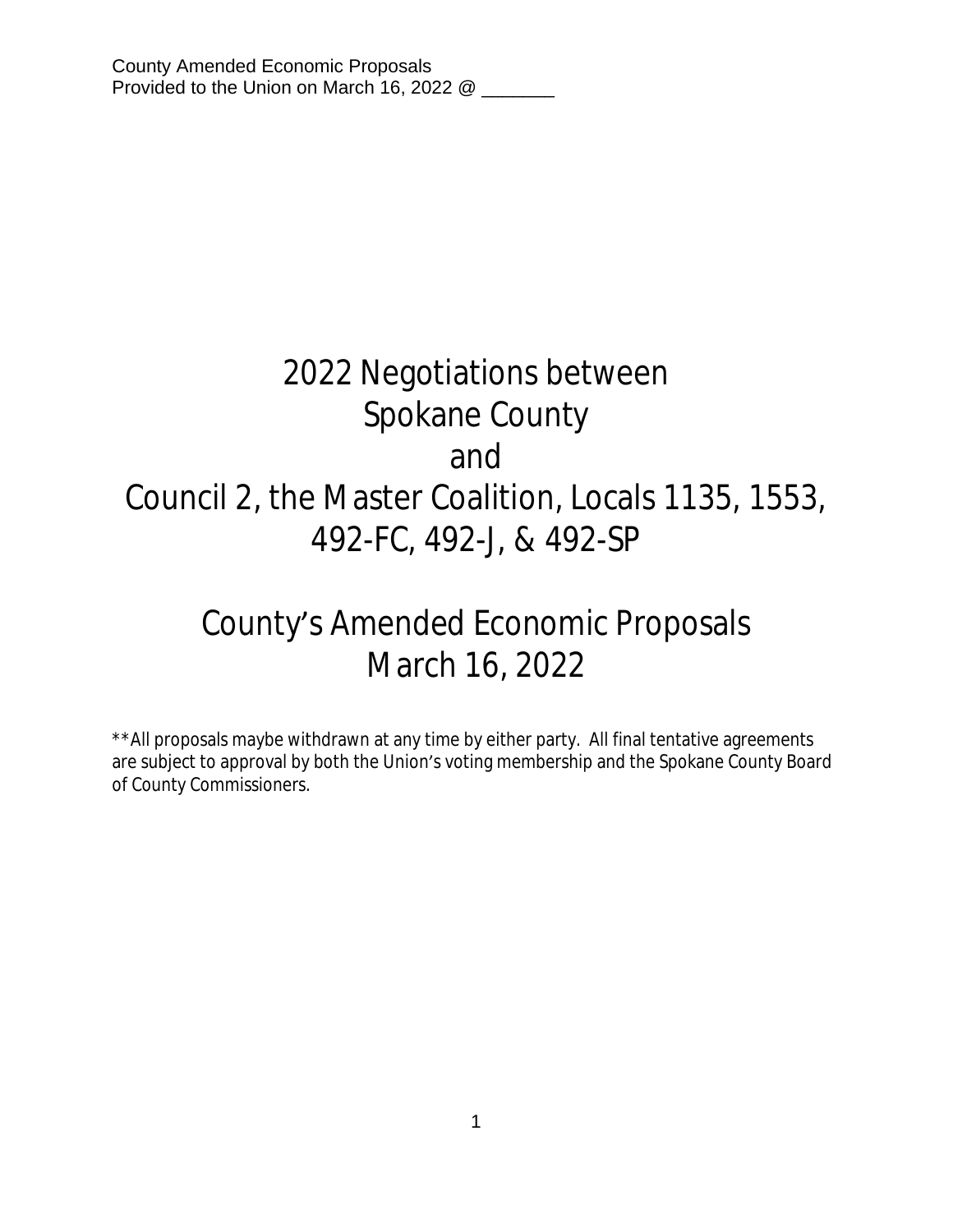County Economic Proposal #1

# **ARTICLE 8 – HOLIDAYS\*\***

#### *\*\*This article will not apply to Local 492-SP or Local 492-FC; members of these bargaining units will need to refer to their Supplemental Agreements.*

**8.1 List:** The following days shall be recognized and observed as paid holidays:

| New Year's Day                          | (January 1st)                    |  |
|-----------------------------------------|----------------------------------|--|
| Martin Luther King Jr.'s. Birthday4     | (3rd Monday in January)          |  |
| President's Day                         | (3rd Monday in February)         |  |
| <b>Memorial Day</b>                     | (Last Monday in May)             |  |
| Independence Day                        | (4th of July)                    |  |
| Labor Day                               | (1st Monday in September)        |  |
| Veteran's Day                           | (November 11)                    |  |
| <b>Thanksgiving Day</b>                 | (4th Thursday in November)       |  |
| Day after Thanksgiving                  | (4th Friday in November) (Friday |  |
| immediately following Thanksgiving Day) |                                  |  |
| Christmas Day                           | (December 25)                    |  |
| One (1) Floating Holiday2               |                                  |  |

<sup>1-</sup> Local 1135 will observe Martin Luther King's Birthday as described in their Supplemental

- <sup>2.</sup> Local 1135 will observe Floating Holiday(s) as described in their Supplemental
- **8.2** Any other day so designated as a one (1) time holiday by the Governor of the State of Washington or the President of the United States shall be recognized and observed as a one (1) time event. Should an additional perpetual **federal** holiday be declared, the parties agree to meet and negotiate the impact of the holiday on the bargaining unit. If an employee is requested to work on the one-time, non-recurring holiday, they will receive 7.5 or 8 hours of pay at the employee's regular rate **for all hours worked** plus paid time off at a later date for all hours actually worked on the one-time, non-recurring holiday.
- **8.3 Eligibility and Pay:** Employees shall be eligible for holiday pay under the following conditions:
	- 8.3.1 The employee would have been scheduled to work on such a day if it had not been observed as a holiday unless the employee is on layoff.
	- 8.3.2 The employee worked his/her last scheduled day prior to, and the first scheduled day after the holiday unless he/she is excused by the Employer or he/she is absent for any authorized paid leave.
	- 8.3.3 If a holiday is observed on an employee's scheduled day off**,** or during his/her vacation or on paid sick leave, at the employee's option **upon mutual agreement between the employee and employer,** he/she shall be paid for the un-worked holiday, or be given the preceding or following work day off.
	- 8.3.4 Eligible employees who perform no work on a holiday shall be paid their current hourly rate of pay times the number of hours in their regular work day.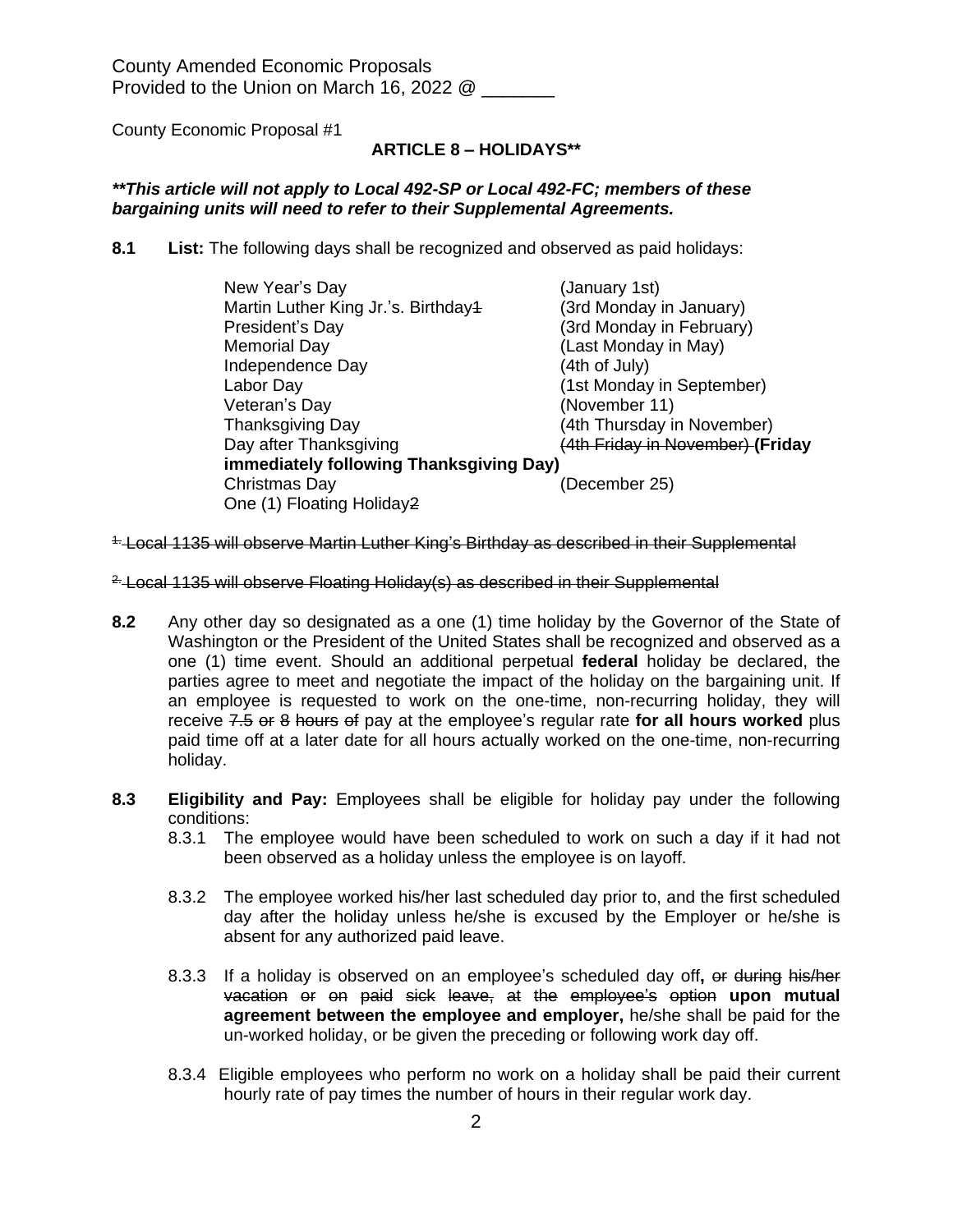- 8.3.5 Whenever a holiday shall fall on a Saturday, the preceding Friday shall be observed as the holiday. Whenever a holiday shall fall on a Sunday, the succeeding Monday shall be observed as the holiday. If a holiday falls on a Saturday or Sunday and is the employee's regularly scheduled work day, the holiday shall be observed the day upon which said holiday falls.
- 8.3.6 If an employee works on any of the holidays listed above, he/she shall be paid the following premium rate in addition to his/her holiday pay.
	- 8.3.6.1 One and one/half (1½) times his/her regular rate of pay for all hours within his/her regular work day.
	- 8.4.6.2 Two (2) times his/her regular rate of pay for all hours in excess of his/her regular workday.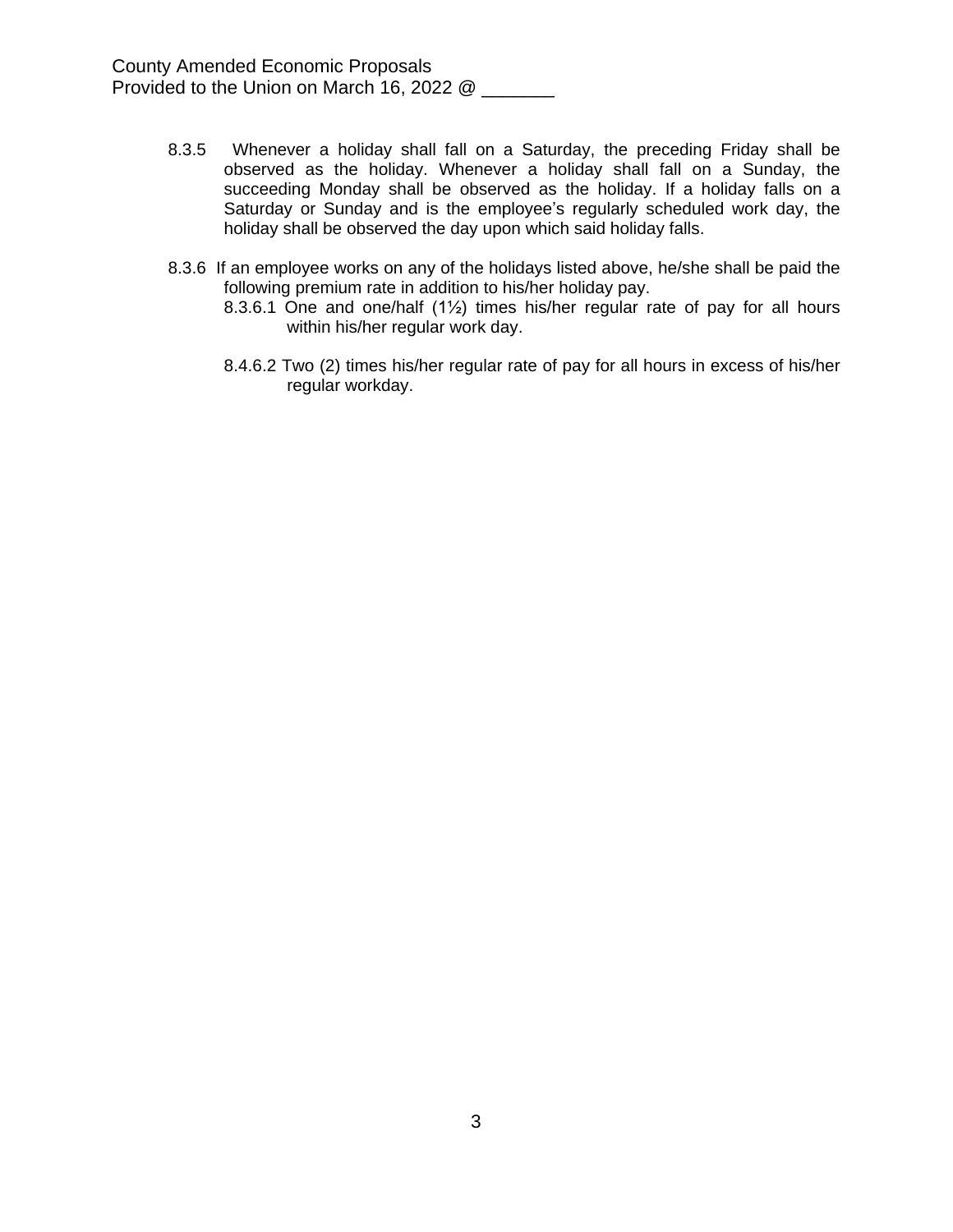## **ARTICLE 11 - INSURANCE BENEFITS**

#### **11.1 Medical Insurance**

11.1.1 **The Employer agrees to provide at least two (2) medical plans of which there will be a minimum of one Preferred Provider Plans (PPO) plan and a Health Maintenance Organization (HMO) plan.** Medical/Dental - The Employer agrees to provide two (2) medical and two (2) dental plans; the Spokane County Self Insured Preferred Provider Plans (PPO – Premera and Delta Dental of Washington) and a Health Maintenance Organization (HMO – Kaiser Permanente and Willamette dental).

The Employer's and Employees' premium share towards PPO or HMO Medical, Dental and vision plan will be based on the following percentages of the total cost of the coverage:

| Employee                     | 5%  |
|------------------------------|-----|
| Employee& Child(ren)         | 10% |
| <b>Employee &amp; Spouse</b> | 10% |
| <b>Full Family</b>           | 10% |

- 11.1.2 Employee's monthly premium sharing costs will be set up to be paid with pre-tax dollars, the employee's monthly premium will be split over the two pay periods in the month.
- 11.1.3 No provision for retiree medical plan.
- 11.1.4 No double coverage for employees of Spokane County.
- 11.1.5 The major elements of the medical plans effective January 1, 2018 shall be as follows:

| (HMO) Kaiser Permanente          | (PPO) Self-Insured Plan     |
|----------------------------------|-----------------------------|
|                                  |                             |
| \$200 Deductible                 | \$500 Deductible            |
|                                  |                             |
| 90% Coinsurance                  | 80/60% Coinsurance          |
|                                  |                             |
| \$30 Office Visit Co-pay         | \$30 Office Visit Co-pay    |
|                                  |                             |
| \$1,000 Coinsurance max +        | -\$2,000 Coinsurance max +  |
| <b>Deductible</b>                | <b>Deductible</b>           |
|                                  |                             |
| \$15/\$30/50 RX Retail           | \$15/\$30/\$50 RX Retail    |
| 2 x RX Mail Order                | 2.5 x RX Mail Order         |
| <b>Mandatory Generics</b>        | <b>Mandatory Generics</b>   |
| \$150 ER Co-pay                  | \$150 ER Co-pay             |
|                                  |                             |
| <del>\$150 Vision Hardware</del> | Covered in Full Up to \$300 |
| Every 24 months                  | Galendar Year Maximum       |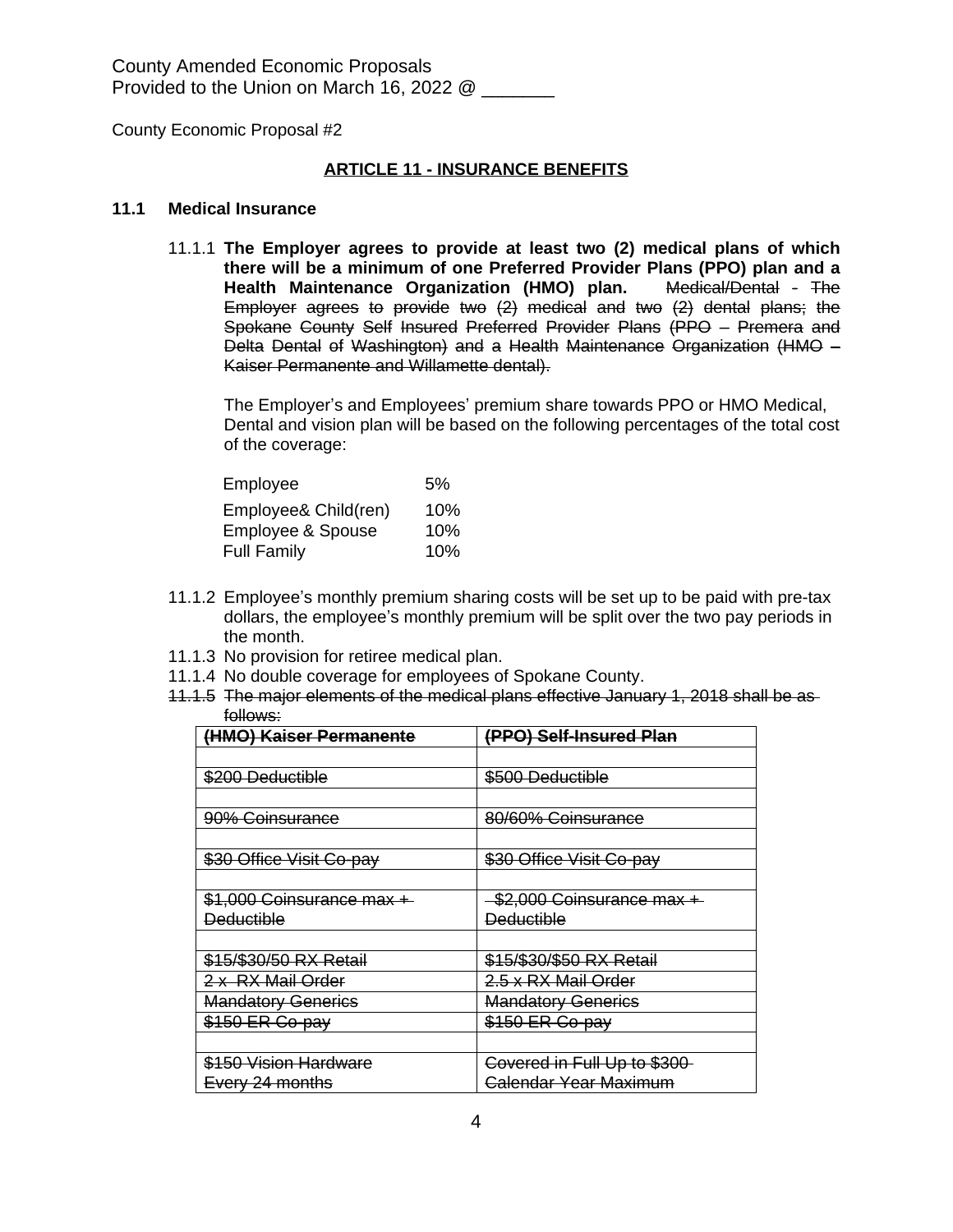- 11.1.6 In the event that the premium for the plan selected by the employee for the employee and dependents, if any, is less than the Employer's maximum contribution, the difference shall remain in the designated self-insured medical fund.
- 11.1.7 The Employer further agrees that the level of coverage provided by the PPO and the HMO shall not be reduced during the term of this Agreement even in the event the carrier of said coverage is changed.

#### **11.2 Dental Insurance:**

- 11.2.1 **The Employer agrees to provide at least two (2) dental plans of which there will be a minimum of one Preferred Provider Plans (PPO) plan and a Dental Maintenance Organization (HMO) plan.** The Employer agrees to provide two (2) dental plans; the Spokane County Self Insured Preferred Provider Plan (PPO), Delta Dental of Washington and the Dental Maintenance Organization (DMO), Willamette Dental
- 11.2.2 In the event that the premium selected by the employee for the employee and dependents, if any, is less that the Employer's maximum contribution, the difference shall remain in the designated dental fund.
- 11.2.3 The Employer further agrees that the level of coverage provided by Spokane County Dental administered by Delta Dental of Washington shall not be reduced during the term of this agreement even in the event that the carrier of said coverage is changed.

#### **11.3 Eligibility:**

- 11.3.1 For all new employees, medical and dental eligibility will begin the first day of the month following completion of 90 days of employment.
- 11.3.2 Employees separating from service between the 1st and 15th of the month shall retain their coverage through the end of the month. Those Employees separating between the 16th and the end of the month shall retain their coverage through the end of the following month.
- 11.3.3 No double coverage regarding medical and dental benefits for Spokane County employees.
- 11.3.4 Seasonal employees and rehires from layoff who are rehired between the  $1<sup>st</sup>$  and 15<sup>th</sup> of the month, will be provided medical and dental benefit coverage effective on the 1<sup>st</sup> of the month following the date of rehire. If rehired between 16<sup>th</sup> and the end of the month, medical and dental benefit coverage will become effective on the 1<sup>st</sup> of the month following one month of continued employment. If a Seasonal employee is not rehired immediately following the off season (takes a working season off) or if rehire from layoff is no longer eligible to be on the layoff list, these rehires must comply with 11.3.1.
- 11.3.5 Members who divorce their spouse or terminate Domestic Partnership must notify the employer within thirty (30) days of the date of the divorce/termination or may be subject to discipline under the terms of their respective CBAs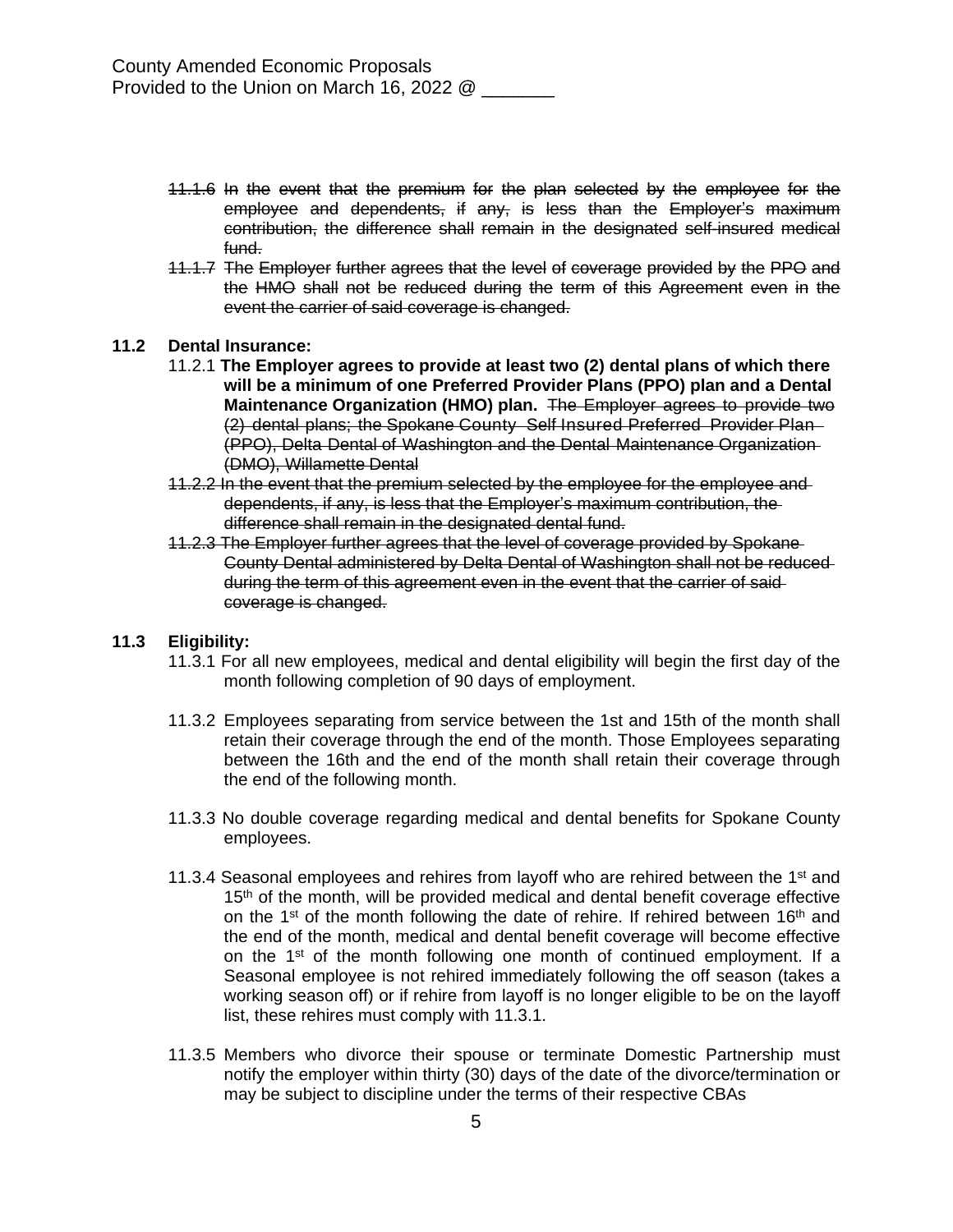# **11.4 Life Insurance:**

The Employer agrees to provide and pay the full premiums for a \$25,000 Employee Life Insurance Policy effective April 1, 2018. Supplemental life insurance is available at the employee's option and eligibility. The expense of the supplemental insurance is that of the employee.

## **11.5 Insurance Extension:**

Any employee eligible for sick leave and annual leave benefits, who is unable to resume the duties of his/her employment by the County because of proven illness or injury, shall, for a period of six (6) months after exhaustion of leave and annual leave benefits, continue to be provided the County contribution toward group insurance benefits.

#### **11.6 Unpaid Leave of Absence/Impact on Benefits:**

- 11.6.1 Employees must be in a paid status for more than one-half (1/2) of their scheduled workdays during the month to earn credit for paid leave time, benefits based on length of service, or premiums paid into a group insurance program.
- 11.6.2 Employees on an unpaid leave of absence will be allowed to continue their insurance benefits up to six (6) months by personally paying all premiums in accordance with procedures established by the County Auditor.
- 11.6.3 The provisions of the paragraph above shall not apply to employees on an unpaid leave of absence due to a compensable industrial accident.
- **11.7 Affordable Care Act Taxes**: The Parties agree to avoid health care benefits from being taxed (Cadillac Tax), assessed a fee or penalized by any State or Federal mandate regarding health care plans. The Parties agree that if the health care plans are projected, by a third party consultant (insurance brokers), to be subjected to the Cadillac Tax, the County has the option of unilaterally eliminating the Flexible Spending Account (FSA) or unbundling Vision from the health care plans as measures to avoid the Cadillac Tax, fees or penalties.

If the Parties health care plans are projected, by a third-party consultant (insurance brokers), to be subjected to the Cadillac Tax, fees or penalties and plan design changes are necessary to avoid the Cadillac Tax, fees or penalties, Article 11.1 Medical/Dental will automatically open for negotiations.

A Health Care Committee (one member from each local) will negotiate changes to the health care plans to avoid any assessment (tax, fee or penalty) between June – August of the year prior to the assessment being imposed.

- **11.8 Paid Family & Medical Leave: Employees covered under this agreement will pay the appropriate portion of the premium for coverage under this leave act. The premium is 0.6% of gross monthly wages with approximately 73% paid by the employee and 27% paid by the employer** (**this rate is determined and subject to change by the State**)**.**
- **11.9 WA CARES Fund – Long Term Care (LTC) Coverage: Beginning July 1, 2023, Spokane County is required to deduct a new employee paid premium of \$0.58 per**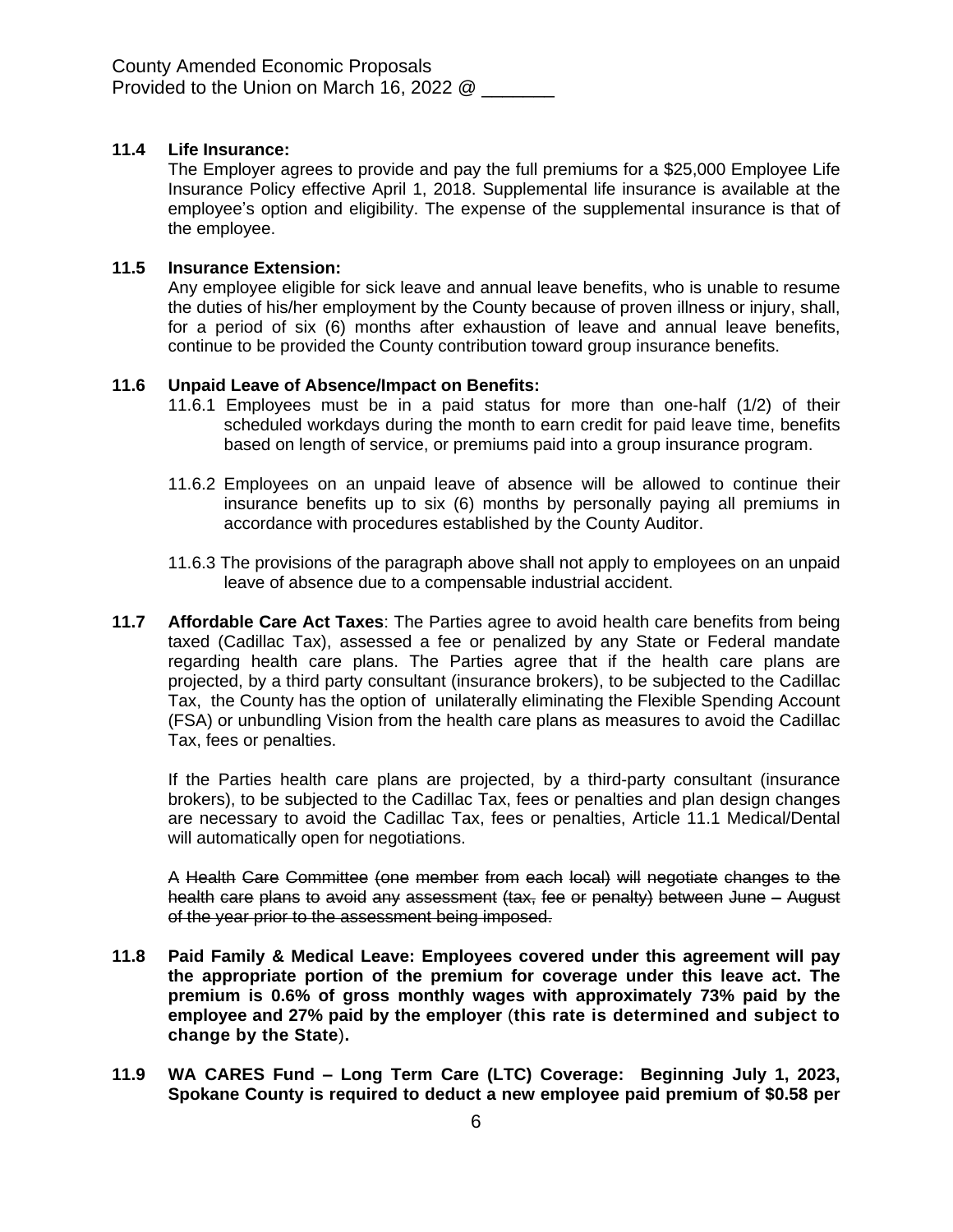> **\$100 of earnings (this rate is determined and subject to change by the State) to fund the Long Term Securities and Support Trust act through the WA CARES fund. Employees were offered an opt-out of the program by providing verification of an approved long-term care policy and/or they meet one of the program exemptions. Employees must provide their exemption letter to the Human Resources department to be excluded from paying this premium. New employees/bargaining unit members are required to provide an exemption letter to Human Resources to opt out of this LTC program.**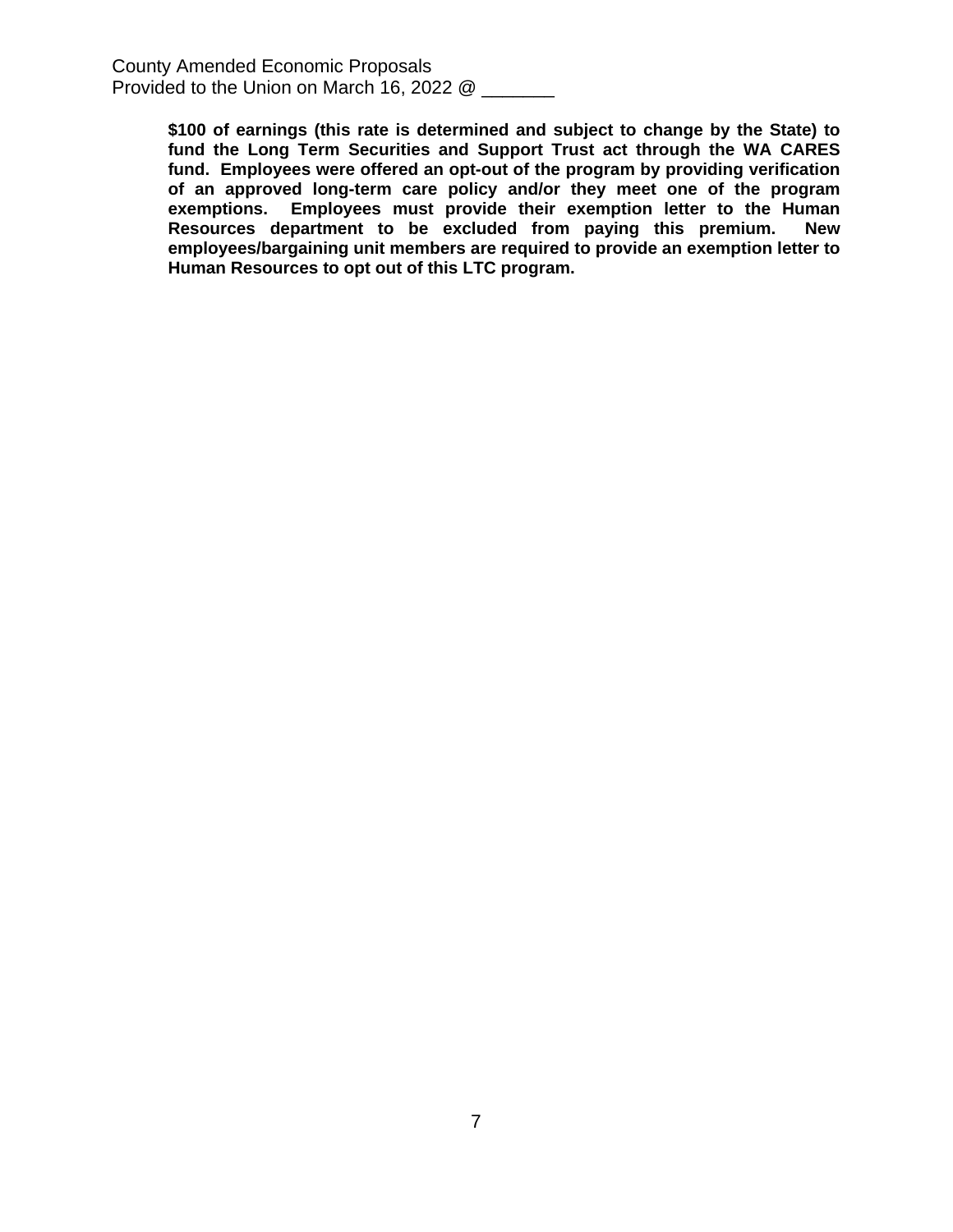County Economic Proposal #3

#### **ARTICLE 15 – WAGES**

#### **15.1 Compensation:**

- 15.1.1 Employees will be paid in accordance with the applicable wage appendices attached to this Master Agreement as Appendixes 1-4.
- **Effective the first full pay period following ratification and the Board of County Commissioners approving the agreement, all employees will be placed on the new wage scale for their classification at the step closest to their current base hourly rate, without taking a pay decrease. In addition, all scales will increase by one (1.00%) percent on the same date.**
- **Effective either January 1, 2023 or the first full pay period following January 1, 2023 (if normal pay has been implemented), the wage scales will be increased by 1.00%.**
- **Effective either January 1, 2024 or the first full pay period following January 1, 2024 (if normal pay has been implemented), the wage scales will be increased by 1.00%.**
- 2% COLA will be effective January1, 2018
- 2% COLA will be effective January 1, 2019
- 2% COLA will be effective January 1, 2020
- **15.2 New Position:** When any position not listed on the Wage Schedule is established, which the parties have mutually agreed will be covered by the Collective Bargaining Agreement, or the PERC has determined is a bargaining unit position, the County may designate a job classification and pay rate for the position, and will notify the Union in writing of the newly created position. Upon notification the Union shall have thirty (30) days to negotiate a change in classification and/or rate. In the event the Union still does not agree that the classification and/or rate is proper, the Union shall have the right to submit the issue as a grievance at Step 3 of the Grievance Procedure.

#### **15.3 Classification and Reclassification:** See Appendix #6.

**15.4 Pay Period:** The salaries and wages of employees shall be paid semi-monthly.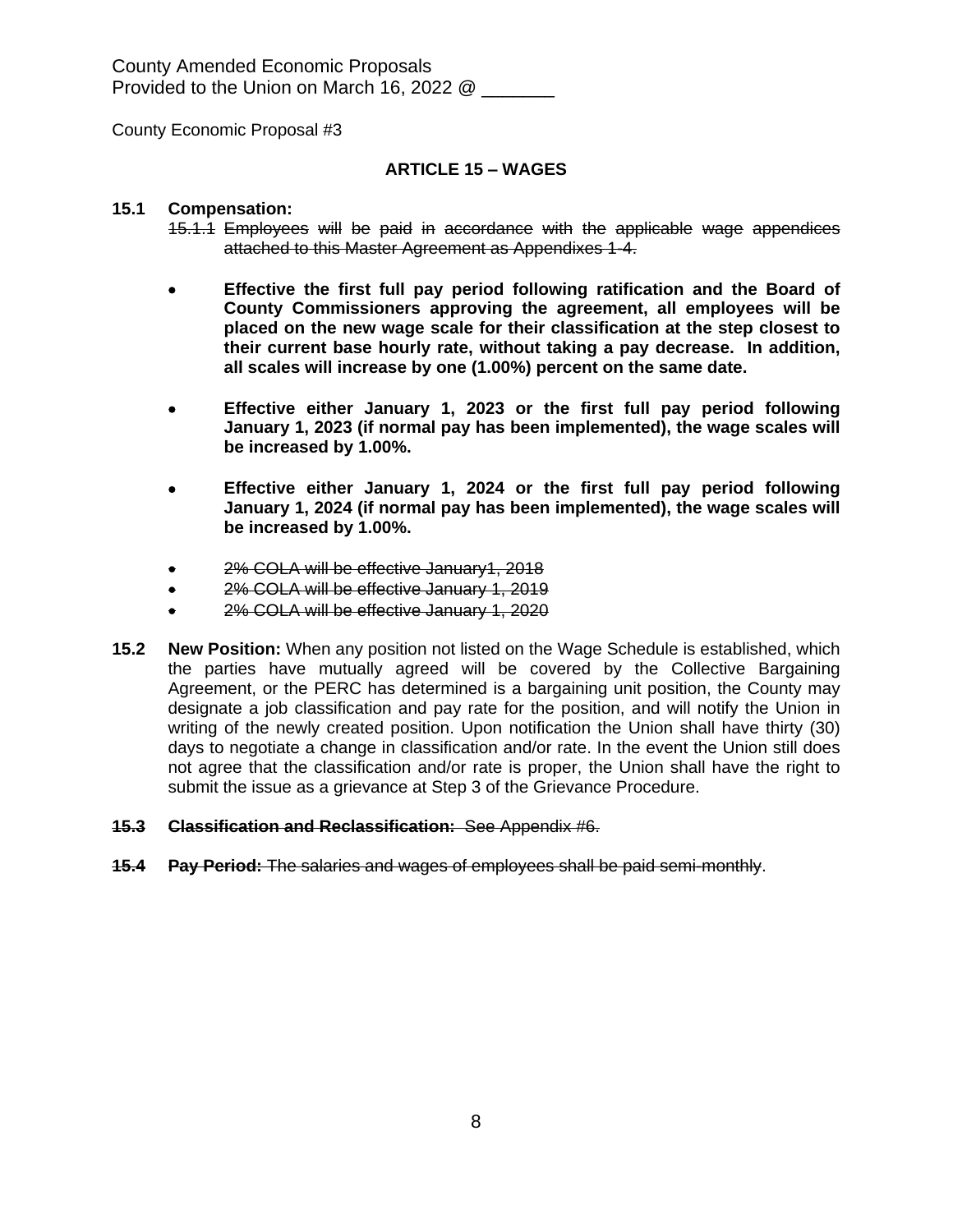County Economic Proposal #4

# **ARTICLE 15 – SHIFT DIFFERENTIAL**

#### **15.5 Shift Differential:** See Supplemental Agreements

**In addition to the established wage rates, the employer shall pay an hourly premium for all hours worked as follows:**

- **A. Afternoon Shift (2:00P – 10:00P) \$0.50/hr**
- **B. Night Shift (10:00P – 6:00A) \$0.60/hr**

**If an employee's regularly scheduled shift crosses over, the employee will be paid the differential for the shift where a majority of their hours fall.**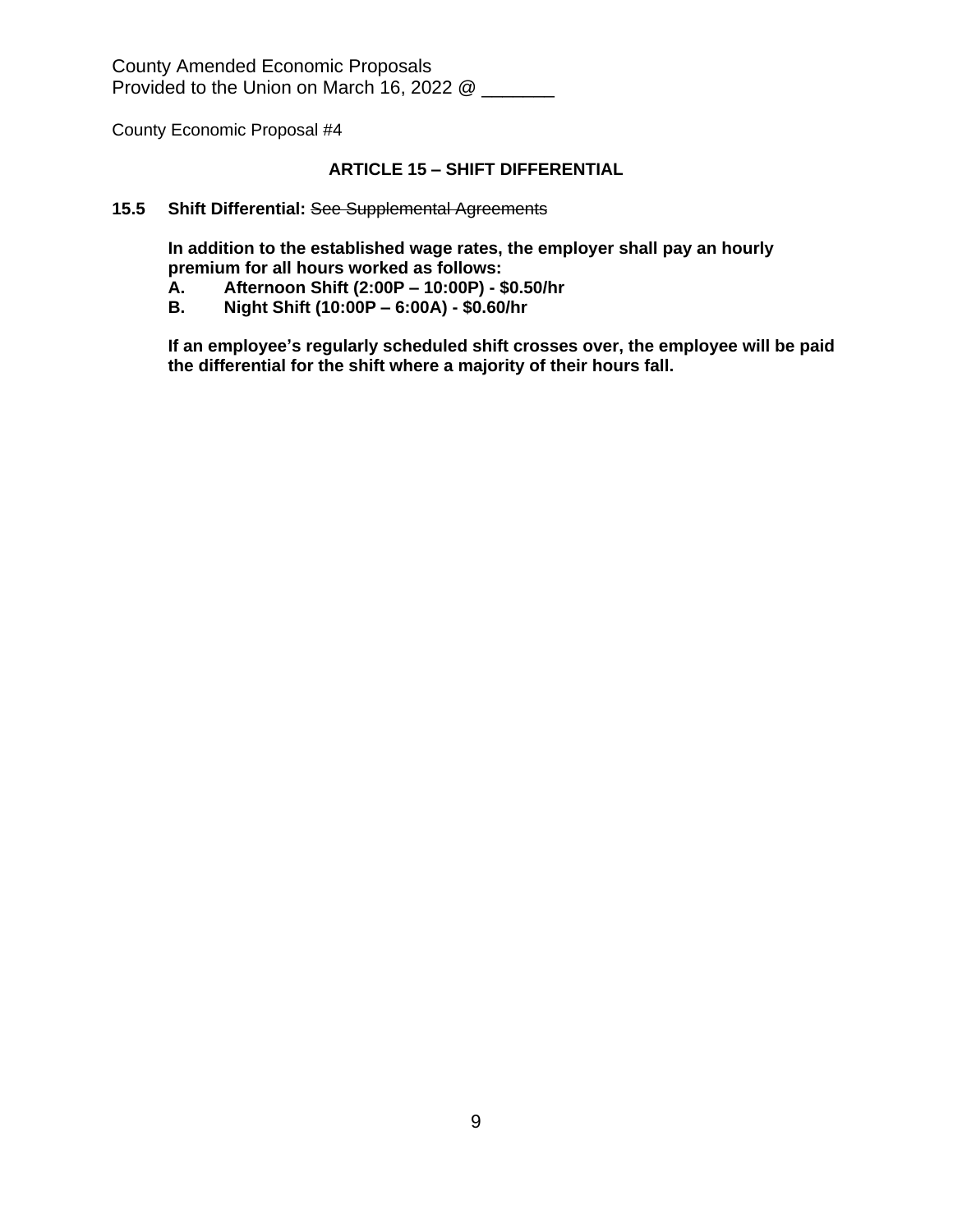#### **ARTICLE 15 – REPORTING TIME & CALL BACK PAY**

#### **15.6 Reporting Time and Call Back Pay:**

15.6.1 Any employee who is scheduled for work on their regular scheduled shift who reports for work but where work is not available or made available for them, may, with the Employer's approval, be excused from duty. **The employee will have the option to go unpaid for the day or to use accrued time to cover the shift.** and paid at their regular rate of pay for their regular scheduled shift.

15.6.2 Local #1135, see supplemental.

#### **NEW Call Back Pay**

Any employee called to work outside their regular shift shall be paid a minimum of four (4) hours **one (1) two (2) hour** straight time or the rate of time and one-half (1½) their regular rate for all hours worked, whichever is greater. Actual time worked will include credit for time spent from the time he/she leaves their regularly assigned work location until he/she returns to it.

**Scheduled meetings and training on off hours or days off are not considered Call back but will be paid at the overtime rate when applicable.**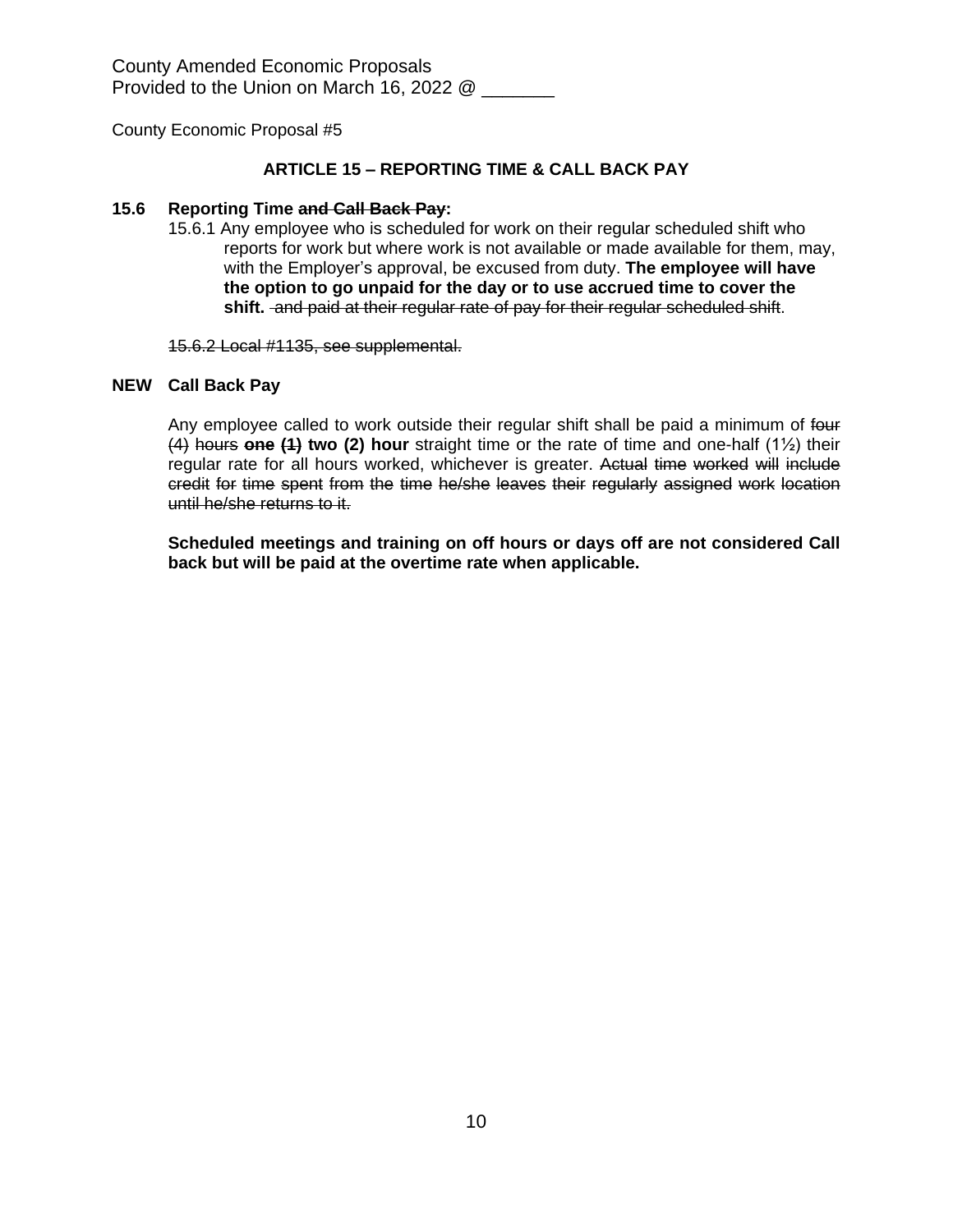County Economic Proposal #6

#### **ARTICLE 15 – OVERTIME**

#### **15.7 Overtime:**

**All employees who meet FLSA standards** *and* **the State of Washington required salary threshold will be defined as overtime exempt and will not be eligible to earn overtime. All other employees who do not meet either of these definitions, will be eligible to earn overtime as outlined below:**

- 15.7.1 All overtime worked must be authorized and approved.
- 15.7.2 Time and one-half  $(1/2)$  the employee's regular rate of pay shall be paid for work under any of the following conditions but compensation shall not be paid twice for the same hours.
- 15.7.3 All worked performed in excess of seven and one-half (7½) or eight (8) hours in any work day;
- 15.7.4 All worked performed in excess of thirty-seven and one-half (37½) or forty (40) hours in any work week**; Juvenile Correction Officers please refer to the Local 492-J Supplemental Agreement for Overtime Eligibility.**
- 15.7.5 All work performed on any of the paid holidays set forth in Article #8, Section 8.1.
- 15.7.6 All worked performed before or after any scheduled work shifts at the request of the Employers.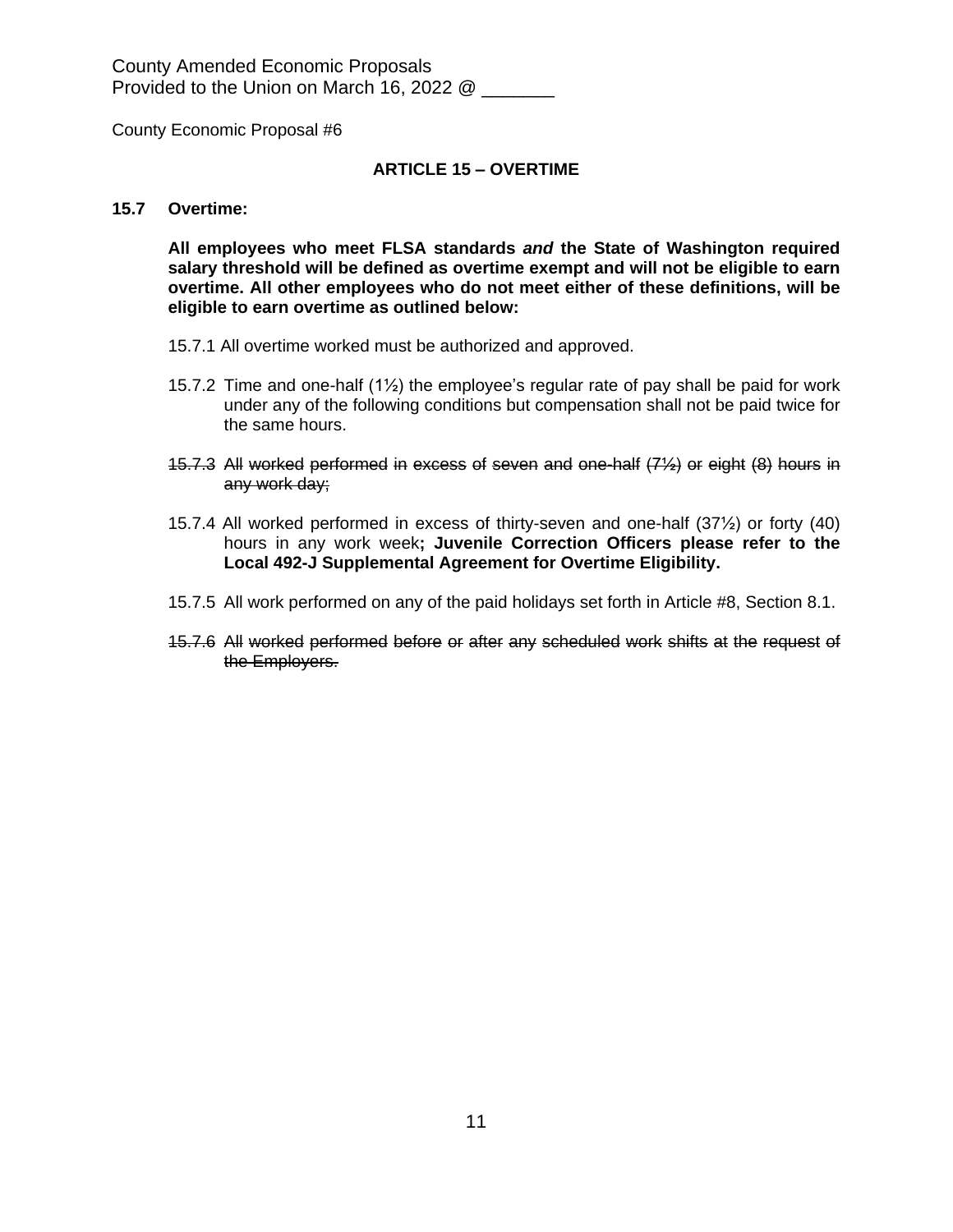County Economic Proposal #7

#### **ARTICLE 15 – COMP TIME**

#### **15.8 Comp Time:**

- **15.8.1 Upon mutual agreement between the employee & the employee's Elected Official/Department Head or designee, overtime work may be compensated by compensatory time off at time and one half (1 and ½). Compensatory time off shall be used within twelve (12) months of the time it was earned. If compensatory time off has not been taken with twelve (12) months, it shall be paid at the employee's current hourly rate of pay.**
- **15.8.2 Once an employee has accrued at least 7.5 hours fifteen (15) minutes of compensatory time, they may use their accrued compensatory time at a time(s) that are mutually agreeable between the employer and the employee. Comp time must be used in at least fifteen (15) minute increments Failure on the part of the employer and the employee to agree on when the compensatory time may be taken shall not be grievable.**
- **15.8.3 No employee shall have more than eighty (80) hours of accrued compensatory time at any given time. Once an employee has eighty (80) hours of compensatory time accrued, they will no longer be able to accrue any additional compensatory time until they have less than eighty (80) hours of accrued time.**
- **15.8.4 All accrued compensatory time shall be paid out at the employee's hourly rate of pay at the time of separation.**
- 15.8.1 See supplementals.
- 15.8.2 The department shall post cumulative comp time earned monthly.
- 15.8.3 The above provisions shall apply unless addressed in individual supplements.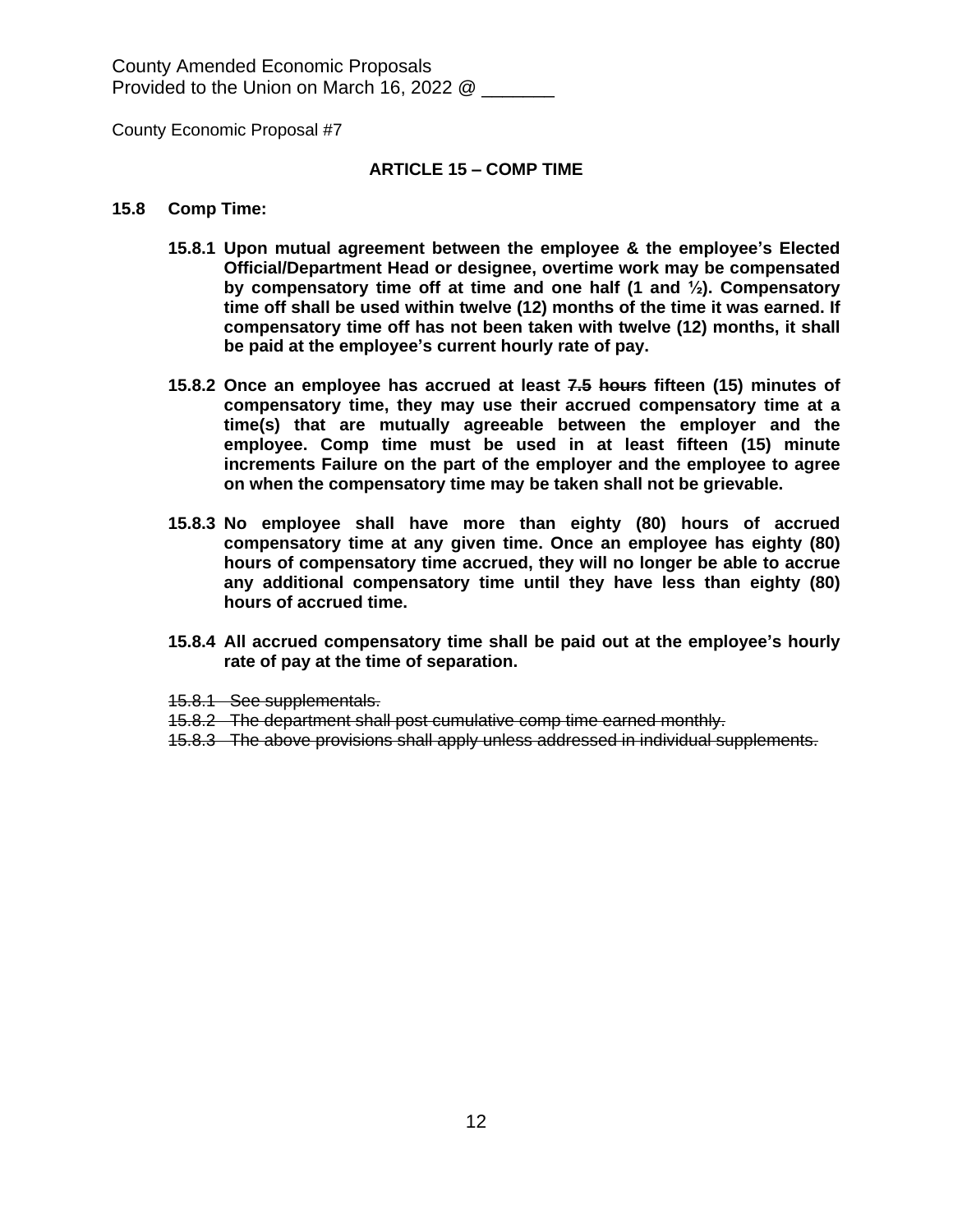#### **ARTICLE 15 – LONGEVITY**

**15.9 Longevity:** Supplemental Agreements will be superseded by this section with the understanding that the service enhancement pay contained in the Appendix A of the 2010-2012 492 RFC Supplemental Agreement (Detention Cooks have been accreted into 1553) will be in addition to the below longevity increases.

A monthly longevity bonus will be paid an employee, in addition to employees regular rate of pay, if the employee has continuous service from the time of appointment to regular full time employment. Payments will be calculated as follows:

| <b>Continuous Service</b> | <b>Monthly Amount</b> |
|---------------------------|-----------------------|
| Over 7 years              | \$40.00               |
| Over 10 years             | \$75.00               |
| Over 15 years             | \$100.00              |
| Over 20 years             | \$150.00              |
| Over 25 years             | \$200.00              |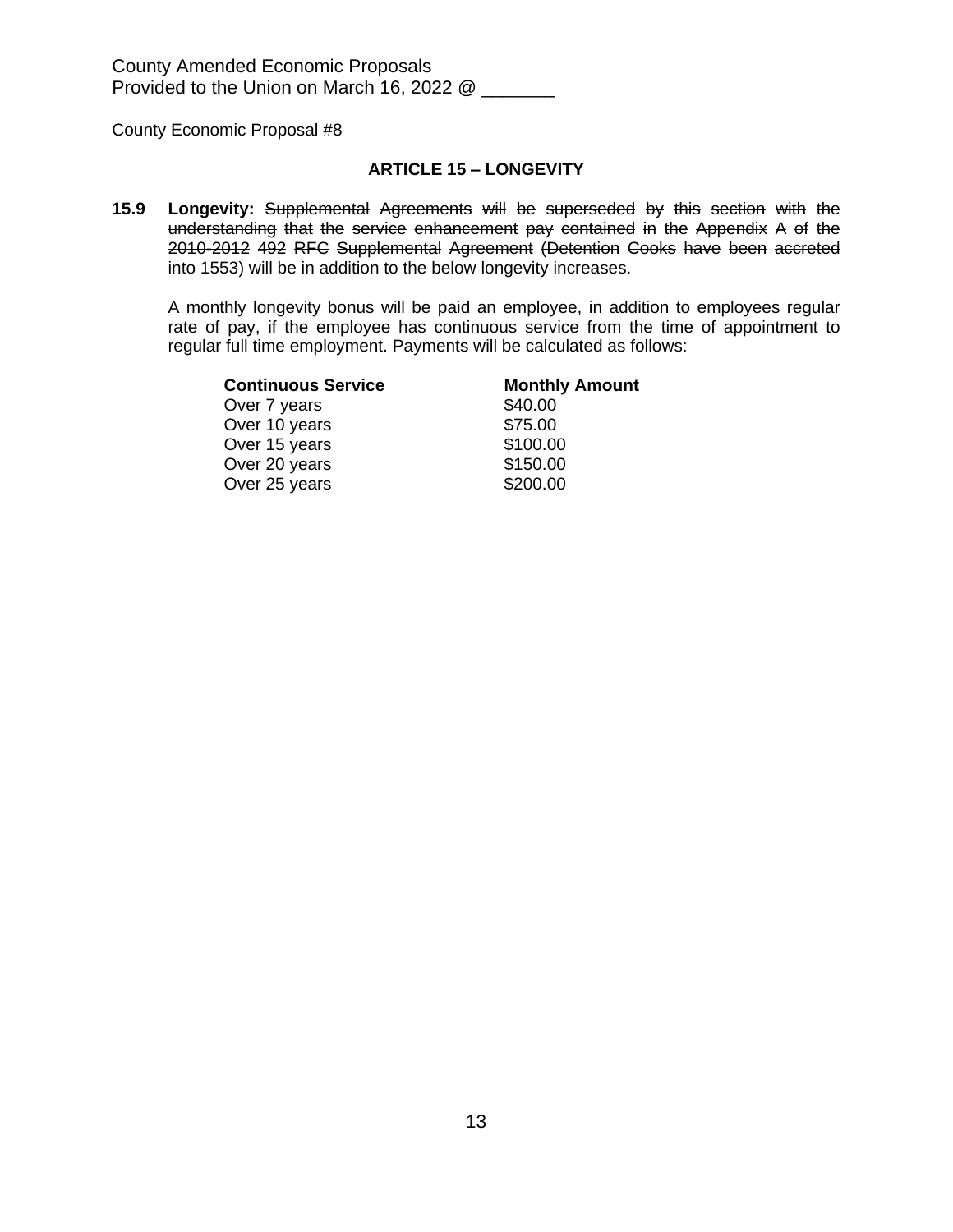#### **ARTICLE 15 – OUT OF CLASS PAY**

#### **15.10 Out of Class Pay:** See Supplemental Agreements.

**When an employee performs work at the written request of the Elected Official/Department Head or designee for two (2) hours or more in a work day, in a classification above that in which the employee is normally classified, the employee shall be paid for such work at the rate assigned of the higher classified position at the Step that results in a minimum of a 5% increase in pay, but does not exceed the maximum pay rate of the classification.**

**Out of class pay will not be authorized in any case if there is no position in the department/division for which the out of class pay is being requested.**

**The employee must meet the minimum requirements of the higher classification in order to be assigned the out of class and essential functions of the higher job classification and be paid the out of class pay if the temporary work is out of class.**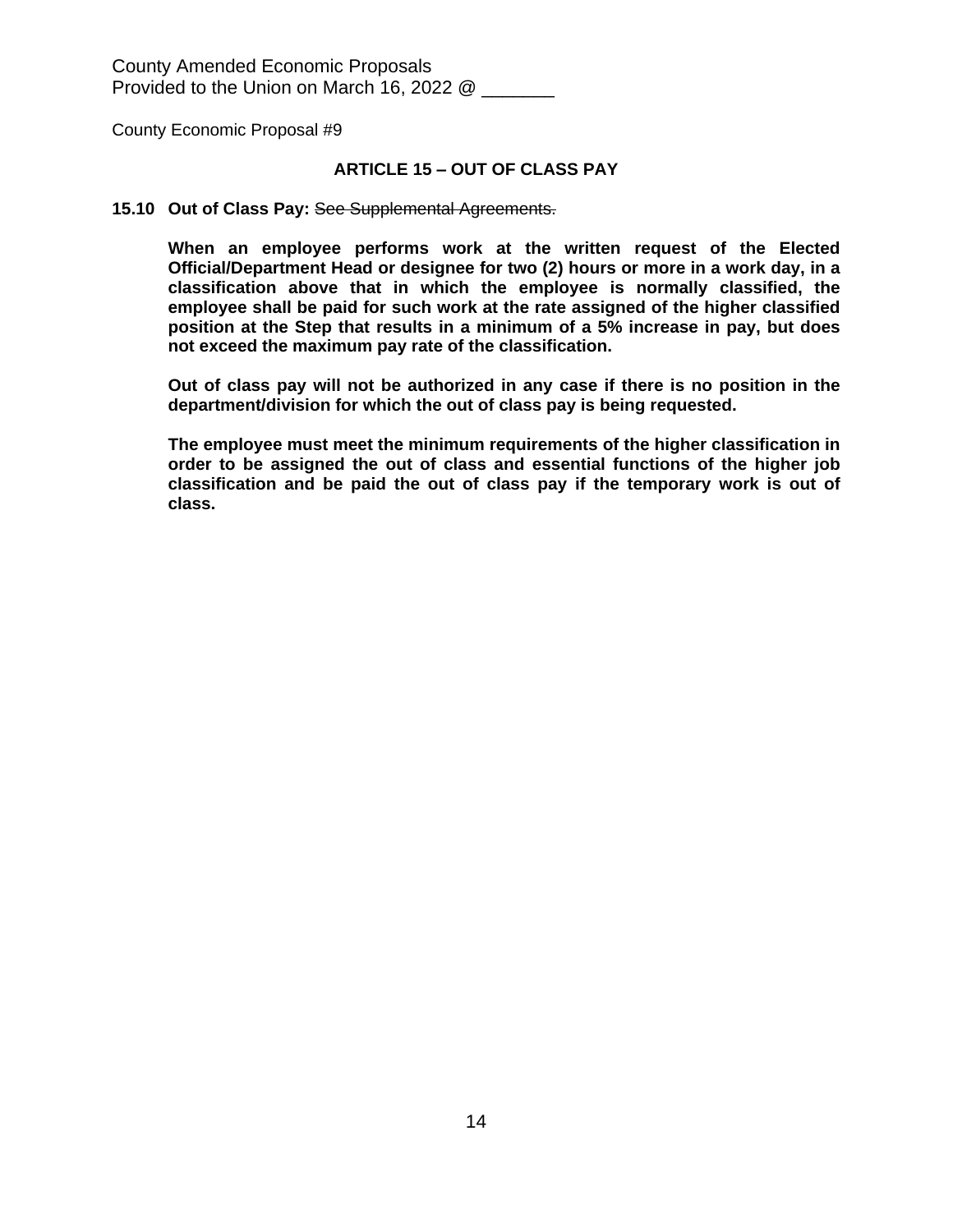#### **ARTICLE 15 – STEP INCREASE PROCESS & METHODS OF PAYMENT**

#### **15.11 Step Increase Process:**

**All newly hired or recently promoted employees will be eligible for a one-step, step that will become effective on the first, full pay period following six (6) months in their position. This date will become their annual step increase date. Thereafter, employees will receive a two-step, step increase effective on the first, full pay period following their annual step increase date.**

(this section will supersede Appendix 6 and supplemental agreements) Conversion of 13 **Step Pay Plan** 

- 15.11.1 Maintain status quo during 2018: step increases for both new hires and regular employees will be at 2.56%
- 15.11.2 Beginning in 2019:

13 step range will remain in place

**New hires:** first step increase after hire (at 975 hours/6 months) will always be a 2.56%; subsequent step increases will be at 5.12%

**Regular employees:** scheduled step increases will be at 5.12%

This method minimizes the potential of "leap frogging" pay rates

No employee shall suffer a loss or reduction in base pay

This results in advancing through the step system in half the current time. For newly hired employees hired at step 1, top step would be reached in 6.5 years' vs 12.5 years.

This pay step system will apply only to employees currently on the 13-step system.

#### **15.12 Methods of Salary and Wage Payment**

Two methods of payment of salary and wages will be offered. All employees hired after January 1, 2018 will be paid by Direct Deposit

- 1) Direct Deposit
	- The standard, default method of payment for salary and wages is by electronic transfer to the employee's designated financial institution. Except as provided in Section 2) below, the newly hired employee will submit the "Authorization for Automatic Payroll Deposits" form in time for the preparation of their second pay period.
	- The employee is responsible for informing the county of any changes in their designated financial institution.
	- Pay advices will be available to all employees in accordance with federal and State employment law and regulations.
- 2) Physical Checks
	- A check (warrant) will be printed and delivered (or mailed) to the employee only in the following situations:
		- The first paycheck of a new hire for a permanent position;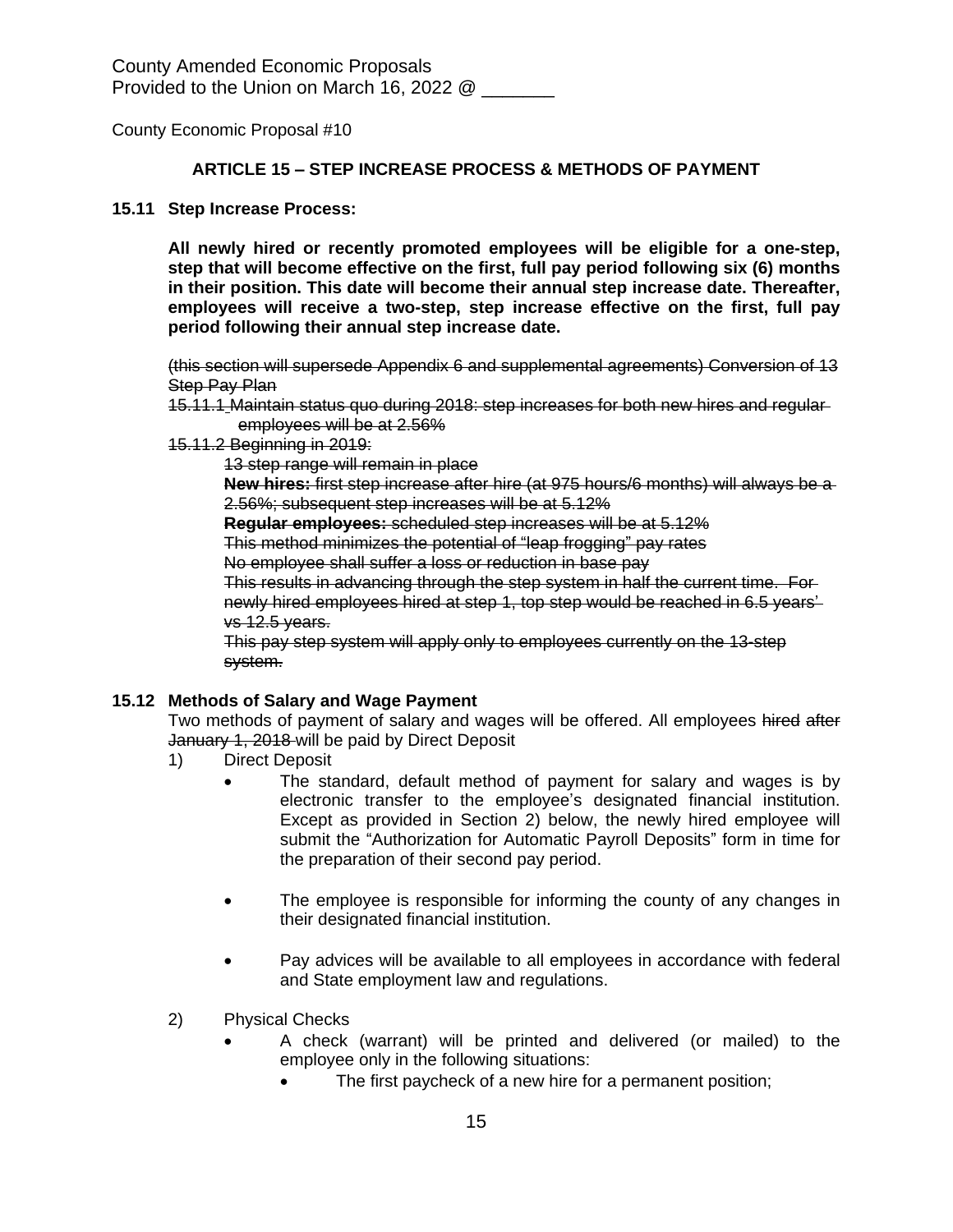- The last paycheck coinciding with or following separation from employment;
- A paycheck produced solely to correct an error; or
- A paycheck mailed to the employee only if the employee does not maintain an account at a financial institution. The employee must designate a mailing address and sign an acknowledgement that the check will be mailed using USPS on payday. The employee is responsible for informing the county of any changes in their mailing address.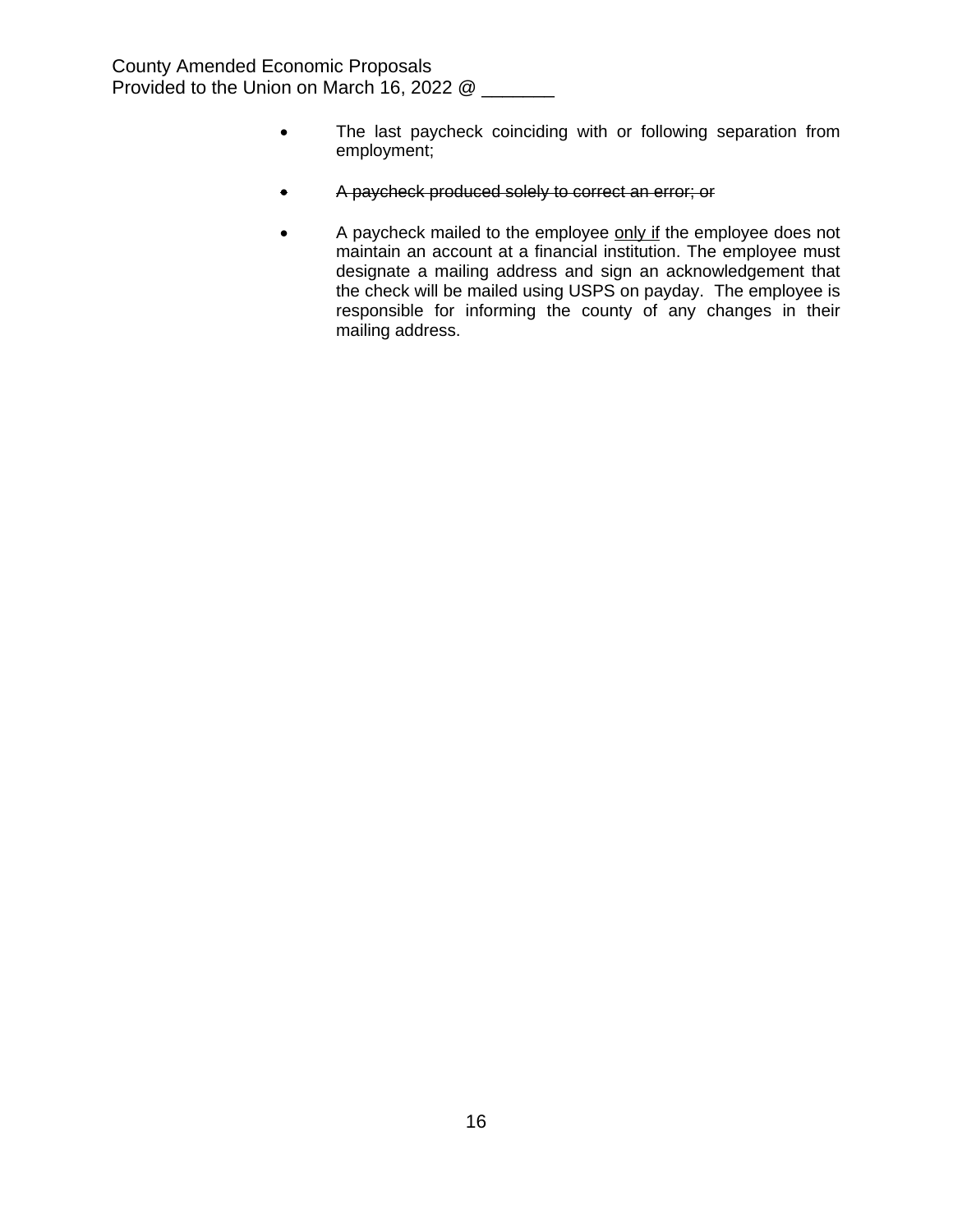County Economic Proposal #11

# **ARTICLE 15 – ADVANCE STEP PLACEMENT**

#### **NEW Advance Step Placement**

**The County may place all new employees and any current employee at the time of a promotion to a step that corresponds to their prior experience and/or level of education in accordance with the County's policy regarding advance step placement. The County's decision to offer an advance step is non-grievable.**